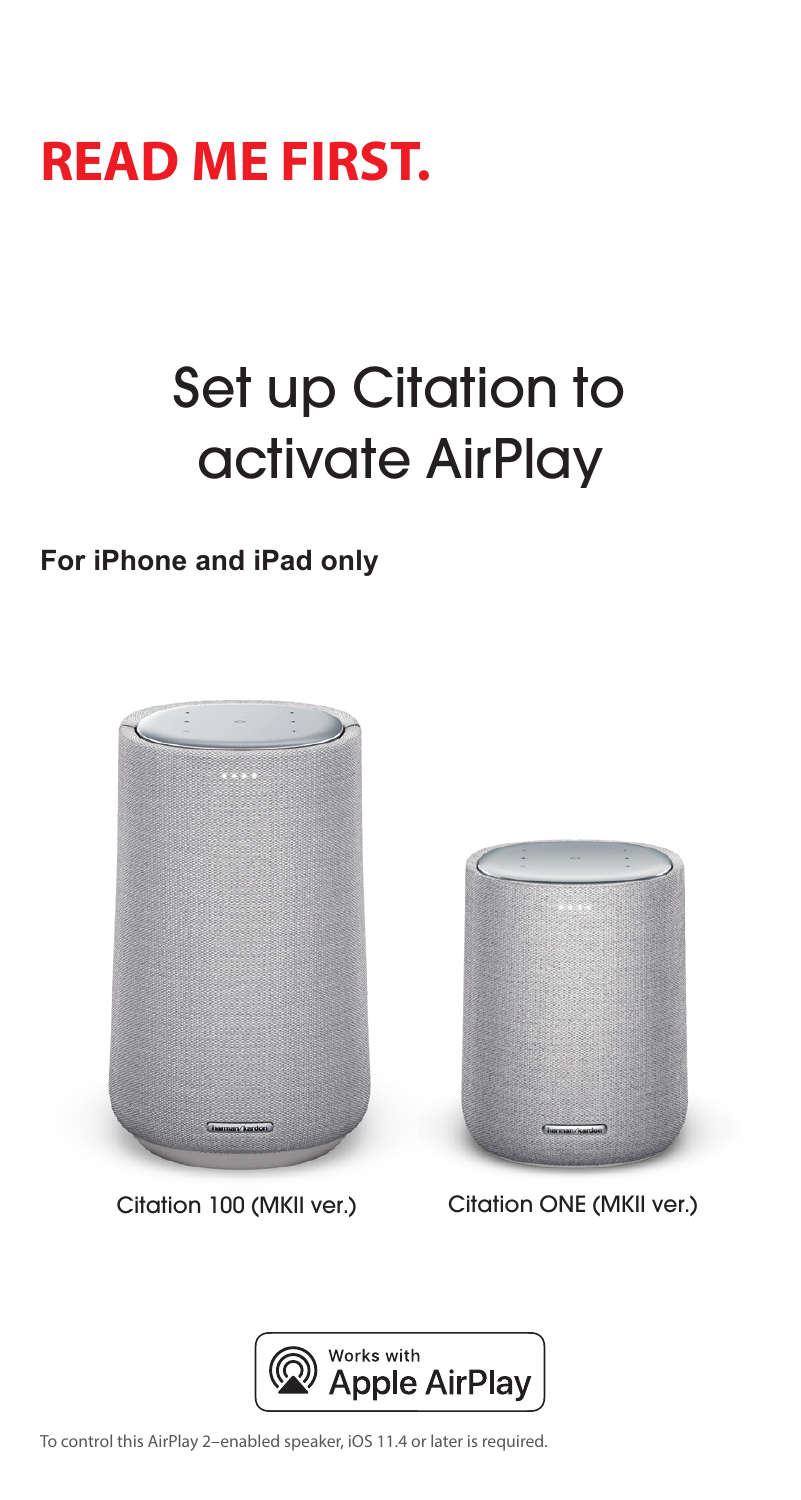**Section 1 – If you have finished Wi-Fi setup via Google Home app, the AirPlay is ready to use. If not, you can go to Section 2**



You can tap  $\circledR$  in Control Center or from your favorite audio streaming app to use AirPlay from your iPhone and iPad.

### **Note:**

**•** About streaming music from Apple TV, iTunes and Mac, you can visit https://support.apple.com/HT202809 for more information.

**ENGLISH**

E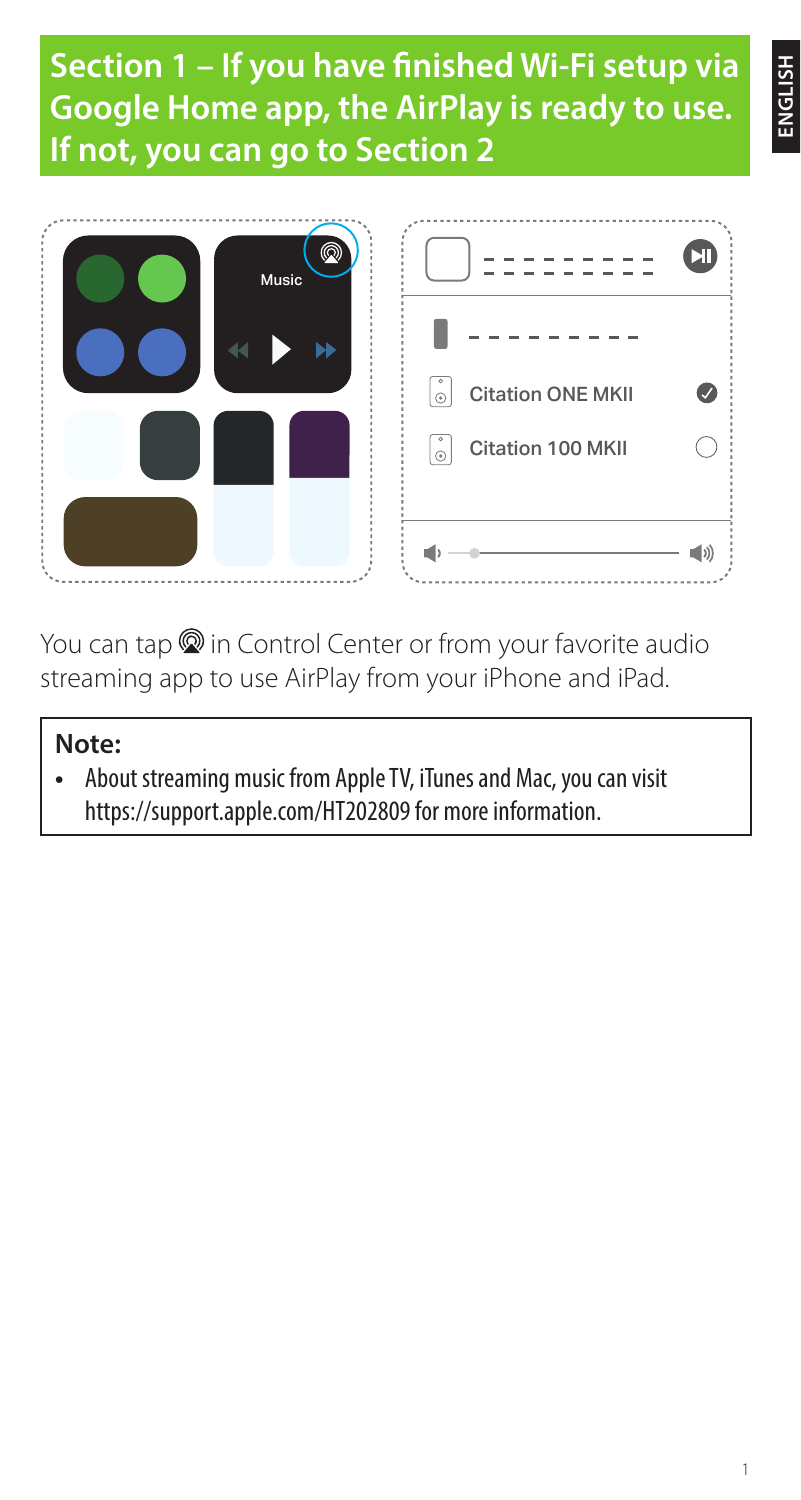## **Section 2 – AirPlay Setup (iPhone/iPad)**

Citation ONE (MKII ver.) and Citation 100 (MKII ver.) use an iOS feature named Wireless Accessory Configuration (WAC), which is the easiest way to set up Wi-Fi for iPhone users. If you want to set up AirPlay with WAC and set up Google Assistant later, you can follow the below instructions.

Go into the Wi-Fi under Settings on your iPhone/iPad.

|       | <b>Settings</b> |
|-------|-----------------|
|       |                 |
| Wi-Fi | Your Network >  |
|       |                 |
|       |                 |

Select the speaker you want to set up AirPlay under "**SET UP NEW AIRPLAY SPEAKER...**" on the lower part of the display.

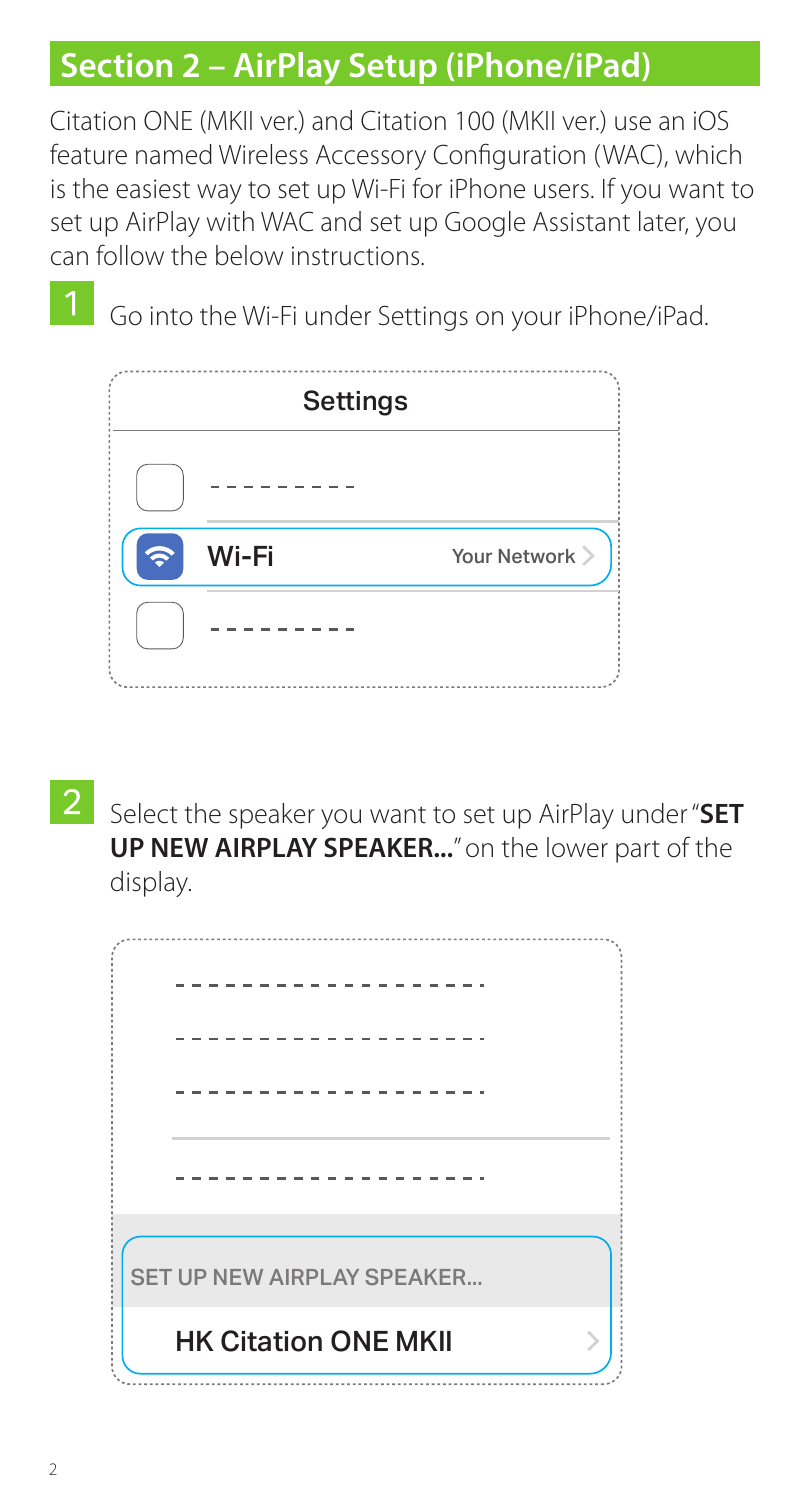Choose the Wi-Fi network you want to connect this speaker to, then press **Next**. This should normally be the same network your phone is connected to, which will appear as the default option.

| Cancel                                                        | <b>AirPlay Setup</b> | <b>Next</b> |  |  |  |
|---------------------------------------------------------------|----------------------|-------------|--|--|--|
| This AirPlay speaker will be set up to join<br>"Your Network" |                      |             |  |  |  |
| <b>NETWORK</b>                                                |                      |             |  |  |  |
| <b>Your Network</b>                                           |                      |             |  |  |  |
| Show Other Networks                                           |                      |             |  |  |  |
|                                                               |                      |             |  |  |  |
|                                                               |                      |             |  |  |  |

The speaker will connect to the Wi-Fi network. Press **Done** to finish the setup.

| <b>AirPlay Setup</b>                                       | Done        |
|------------------------------------------------------------|-------------|
| Setting up this AirPlay speaker to join<br>"Your Network". |             |
| X.<br>Joining "Your Network"                               |             |
|                                                            |             |
| <b>Setup Complete</b>                                      | <b>Done</b> |
|                                                            |             |
|                                                            |             |

3

**ENGLISH**